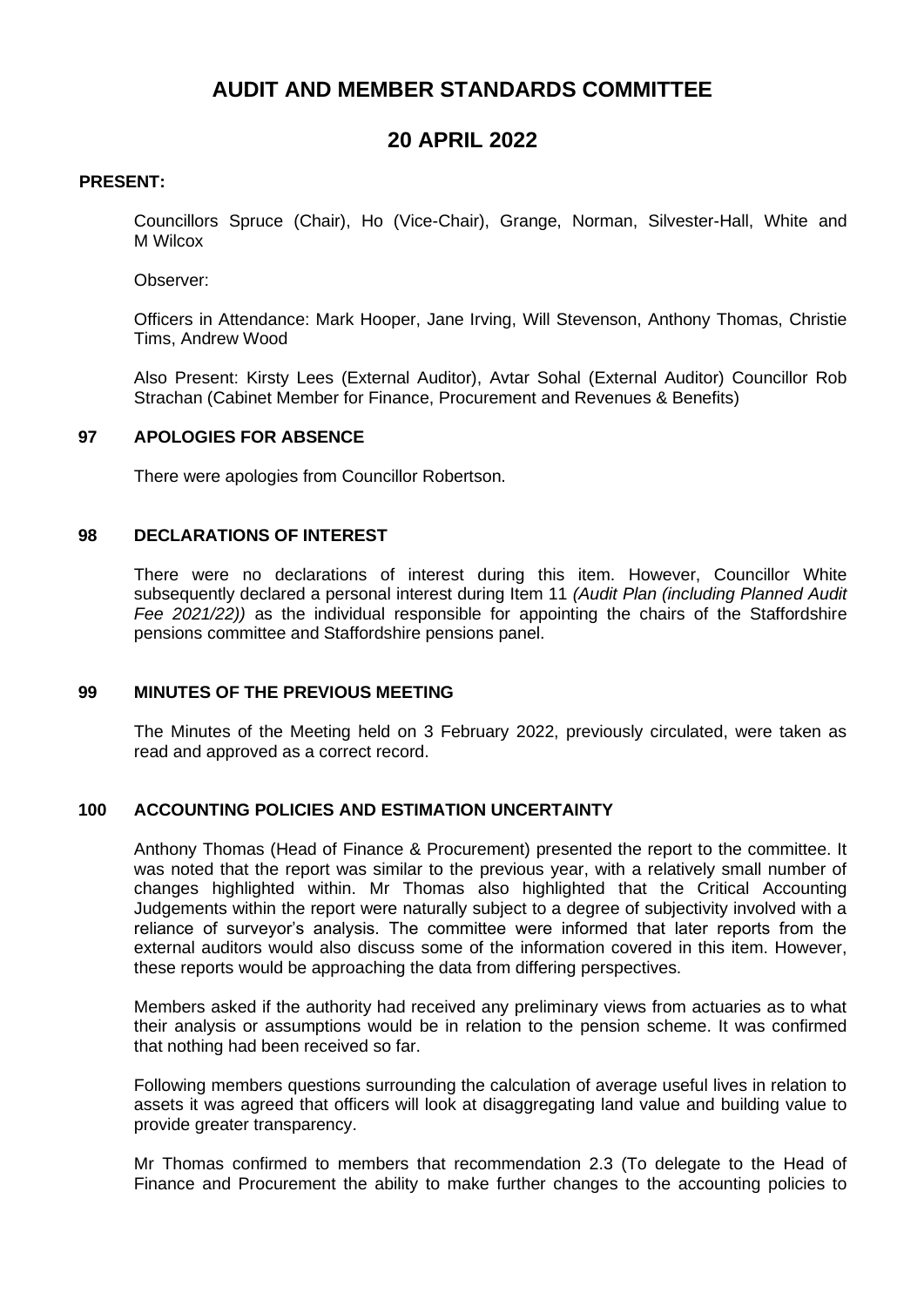reflect the subsequent release of new or updated guidance) was a delegation that would no longer be needed.

**RESOLVED:** (1) The committee agreed to remove recommendation 2.3 from the report.

(2) The committee approved the Council's proposed Accounting Policies and also approved the Council's approach to the Critical Accounting Judgements and Key Sources of Estimation Uncertainty.

#### **101 CHAIR OF THE AUDIT COMMITTEE'S ANNUAL REPORT TO COUNCIL**

Andrew Wood (Audit Manager) presented the report to the committee. Mr Wood highlighted that the attendance table would be updated following the meeting. The report details assurances in relation to internal audit, external audit, inspections, financial management, risk management and corporate governance.

The Chair noted that the authority had recently undergone a corporate peer challenge review, the results of which were largely positive. The Chair paid tribute to all committee members, citing this committee as the most effective he has worked on.

**RESOLVED:** The committee endorsed the Annual report of the Audit & Member Standards Committee 2021/22 and authorised the Chair to circulate the report to all Councillors.

### **102 ANNUAL REPORT OF THE AUDIT & MEMBER STANDARDS COMMITTEE**

Mr Wood presented the report to the committee. He confirmed any weakness noted have been discussed with management and recommendations raised. It was noted that 82% of the plan has been completed at year end against a target of 90%, with a customer satisfaction score of 4.7 out of 5. The committee were assured that the irregularity mentioned in Appendix 1 had been investigated and the audit report in relation to this was currently being finalised, ready for circulation.

Members raised the importance of scrutiny in relation to payment card standards. These comments were taken on board and payment card standards will be included in an upcoming audit review.

**RESOLVED:** The committee noted the Internal Audit's Annual Report, including results for the quarter to 31 March 2022.

#### **103 INTERNAL AUDIT PLAN, CHARTER & PROTOCOL 2022/23**

The committee were informed that leadership team had been consulted on the Internal Audit Plan and that audit resources were focused into the higher risk areas of the council's arrangements. Mr Wood explained plans to conduct a review of internal processes, which will report back in July 2022. Changes to the charter and protocol were minor and highlighted in throughout.

Mr Wood assured the committee of his belief that the department has sufficient resources. He noted that whilst they are a small team, they operate in a larger environment and knowledge pool that can be drawn on regularly. He also explained that the number of audit days was determined by a variety of factors including report preparation, briefing, field work, drafting and signoff. However, these time scales are indicative, and days not utilised would be held in contingency for any additional instances that may arise later.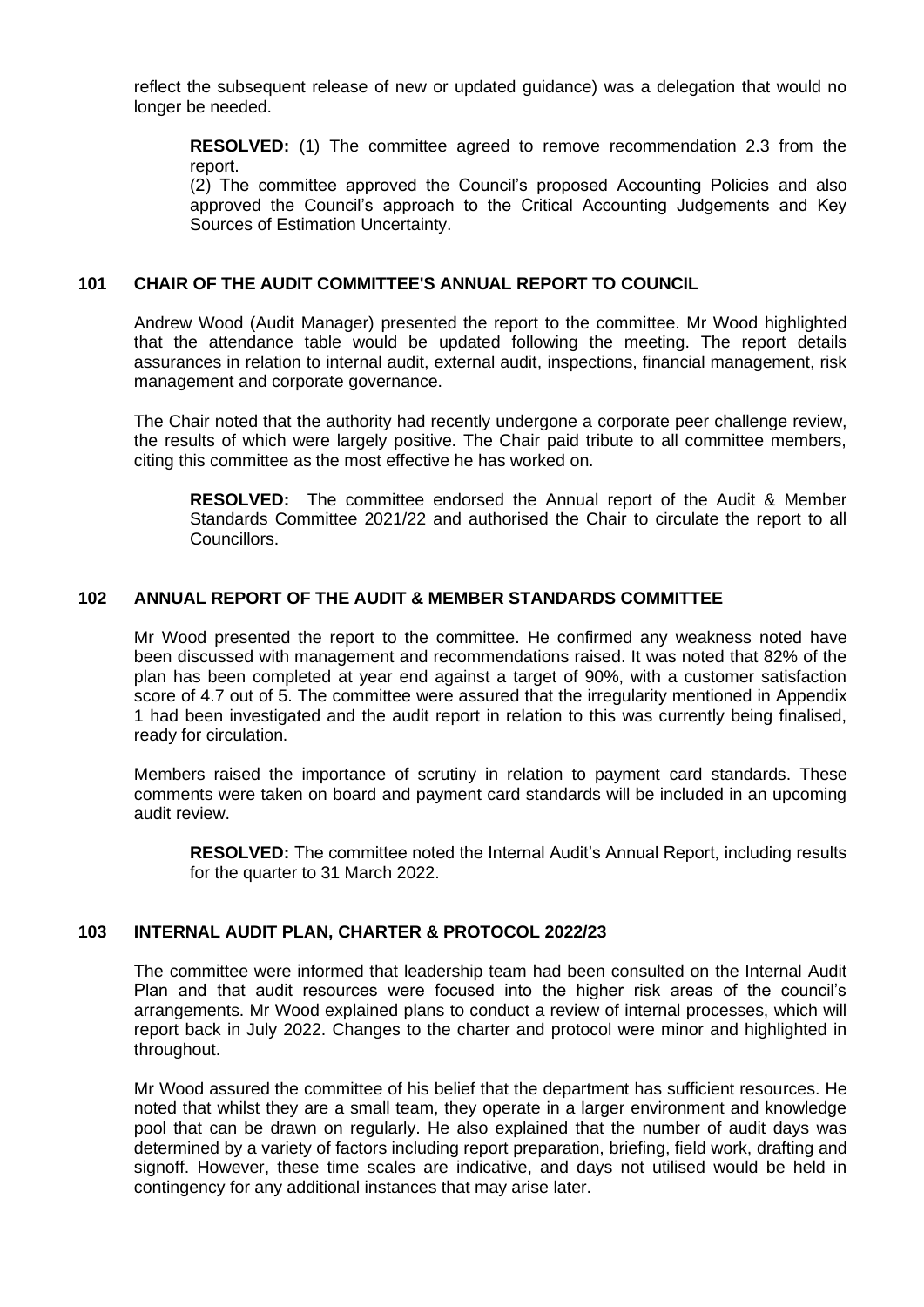Members raised concerns about the possibility for fraud when providing payments for refugees. It was clarified that when dealing with these payments, judgements would not be taken on face value. Details of compliance would be required and issues noted at other councils would be focused on. The existing framework designed for Covid-19 grants will be built upon and further assurances can be provided to committee. However, members also highlighted that the authority has legal obligations, but also moral obligations on this matter.

**RESOLVED:** Members approved the 2022/23 proposed internal audit plan, charter and protocol.

# **104 RISK MANAGEMENT UPDATE**

The committee were informed that monthly meetings had taken place with leadership team to update the risk register accordingly. SR1 has been rescored 6 to 9 in relation to uncertainty over the supply of goods and increasing energy costs. In relation to SR3, leadership team is continuing to monitor leavers from the authority to ensure resources are maintained. SR7 has also been rescored from 6 to 9 due to geopolitical risks. Whilst there has been a perceived increase in cyber security risks, the authority is working to ensure this is adequately managed. Members were informed that the authority is looking an external operator to test the security of existing services.

Members asked if there had been any consideration as to how the authority would continue supplying general services to residents in the event of a general war. Mr Wood stated that this has not been discussed specifically with leadership team, but he would subsequently take the issue forward with them.

The committee were assured that there are robust arrangements in place to remove staff from council systems when they leave the work force.

Mr Wood also confirmed that he has received the full support and respect of leadership when conducting his work.

**RESOLVED:** Members noted the risk management update and received assurance on actions taking place to manage the Council's most significant risks.

## **105 ANNUAL GOVERNANCE STATEMENT**

Mark Hooper (Governance Manager & Monitoring Officer) presented the report to the committee. Mr Hooper highlighted a number of presentational changes undertaken this year in order to make the document more accessible. The Chair highlighted this as a very thorough document.

**RESOLVED:** (1) Members approved the Annual Governance Statement.

(2) Members delegated authority to the Chair and the Governance Manager to make further minor amendments to the Annual Governance Statement, prior to the inclusion of the final version in the Statement of Accounts.

(3) Members approved the Local Code of Corporate Governance for 2022/23.

# **106 THE ANNUAL AUDIT REPORT FOR LICHFIELD DISTRICT COUNCIL**

This report was presented to the committee by Avtar Sohal (External Auditors) who noted that this report replaces the previous value for money commentary. The committee were informed that nothing had been identified as a significant weakness, although Covid-19 was brought into the report due to its significance as a national issue. In terms of strength, Mr Sohal stated LDC was at the upper end of councils his team are working with.